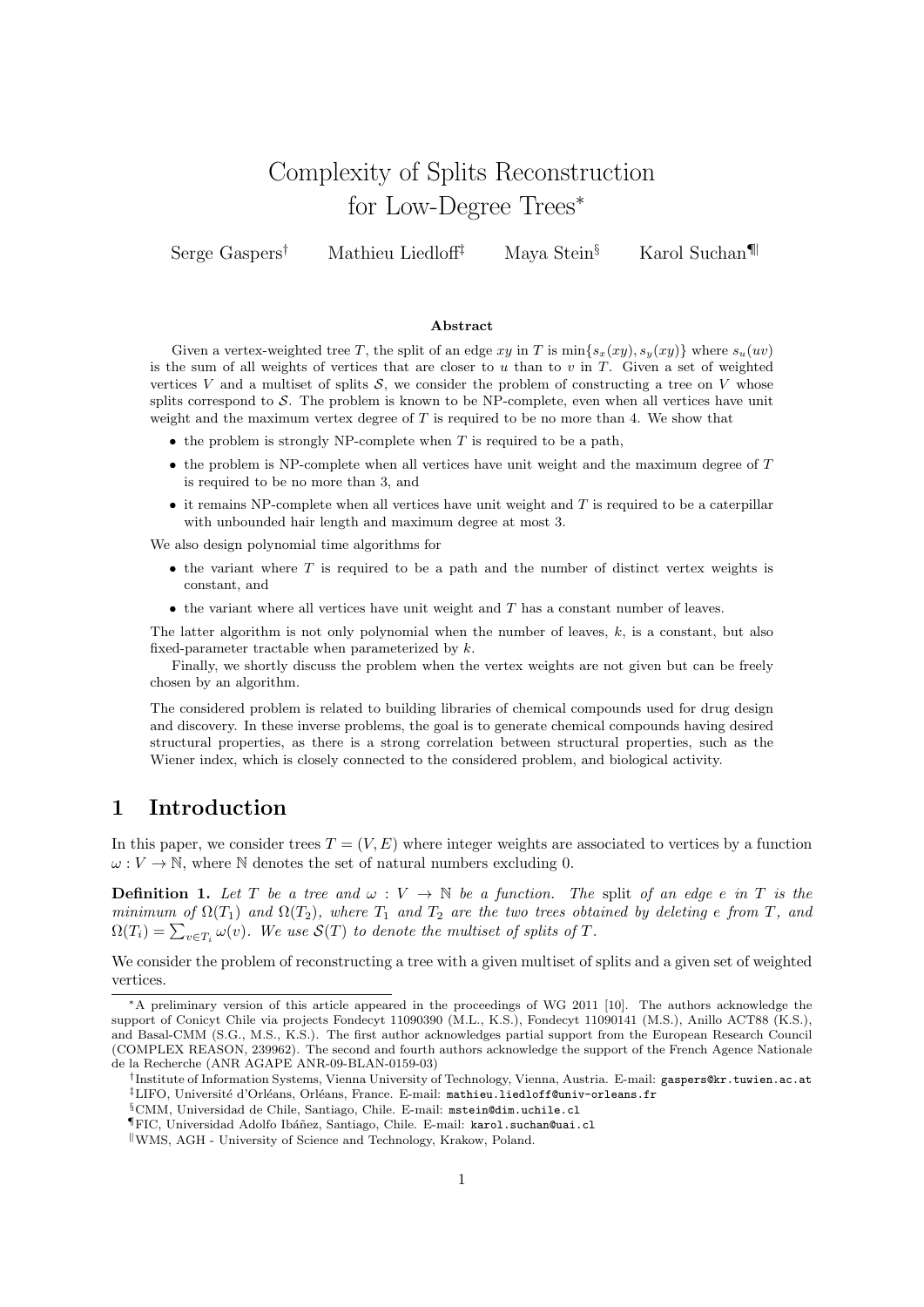WEIGHTED SPLITS RECONSTRUCTION (WSR): Given a set V of n vertices, a weight function  $\omega: V \to \mathbb{N}$ , and a multiset S of integers, is there a tree T whose multiset of splits is S (i.e.  $\mathcal{S}(T) = \mathcal{S}$ ?

The WEIGHTED SPLITS RECONSTRUCTION FOR TREES OF MAXIMUM DEGREE k problem  $(WSR_k)$  is defined in the same way, except that we restrict the tree  $T$  to have maximum degree at most  $k$ . When we require T to belong to a class of trees  $\mathcal{T}$ , the problem is called WEIGHTED SPLITS RECONSTRUCTION FOR  $\mathcal{T}$ .

When  $\omega$  assigns unit weights to the vertices, the problem is simply called SPLITS RECONSTRUCTION (SR). The SPLITS RECONSTRUCTION FOR TREES OF MAXIMUM DEGREE k problem  $(SR_k)$  and the SPLITS RECONSTRUCTION FOR  $\mathcal T$  are the obvious unweighted counterparts of the weighted variants defined above.

Related Work. In the field of Chemical Graph Theory [2, 3, 19], molecules are modeled by graphs in order to study the physical properties of chemical compounds. A chemical graph is a graph, where vertices represent atoms of a chemical compound and edges the chemical bonds between them. Within the area of quantitative structure-activity relationship (QSAR), several structural measures of chemical graphs were identified that quantitatively correlate with a well defined process, such as biological activity or chemical reactivity. Probably the most widely known example is the Wiener index (see [13]): the sum of the distances in a graph between each pair of vertices, where the distance between two vertices is the length (the number of edges) of a shortest path from one to the other. Wiener [20] found a strong correlation between the boiling points of paraffins and the Wiener index. From then on, many other topological (using the information of the chemical graph) and topographical (using the information of the chemical graph and the location of its vertices in space) indices were introduced and their correlation with various other biological activities was investigated.

In Combinatorial Chemistry, drug design is facilitated by building libraries of molecules that are structurally related (via the Wiener index or any of the other numerous indices). We face inverse problems where the goal is to design new compounds that have a prescribed structural information (see also  $[6]$ ).

Goldman et al. [12] study problems related to the design of combinatorial libraries for drug design from an algorithmic and complexity-theoretic point of view, following the heuristic approaches of [18] and  $[11]$ . Goldman et al. show that for every positive integer W, except 2 and 5, there exists a graph with Wiener index W. They also show that every integer, except a finite set, is the Wiener index of some tree. For constructing a tree (of unbounded or bounded maximum degree) with a given Wiener index, they devise pseudo-polynomial dynamic programming algorithms. Goldman et al. also introduce the SPLITS RECONSTRUCTION problem and recall a result due to Wiener [20]: the Wiener index of a tree T on n vertices with unit weights is  $\sum_{s \in \mathcal{S}(T)} s \cdot (n-s)$ . They show that SR is NP-complete and give an exponential-time algorithm without running time analysis.

As it is not reasonable to construct chemical trees with arbitrarily high vertex degrees, Li and Zhang [16] studied SR<sup>4</sup> and showed that it is also NP-complete. Their algorithm to construct a tree with maximum degree at most 4 to solve  $SR<sub>4</sub>$  runs in exponential time (no running time analysis is provided) and creates weighted vertices in intermediate steps.

In order to reconstruct glycans or carbohydrate sugar chains, Aoki-Kinoshita et al. [1] study the reconstruction of a node-labeled supertree from a set of node-labeled subtrees. They give a 6-approximation algorithm for this problem, which generalizes the smallest superstring problem.

We refer to [4] surveying results on the Wiener index for trees.

**Our Results.** By the result of Li and Zhang  $[16]$ ,  $SR_4$  is NP-complete, while  $SR_2$  is trivially in P. We close this gap by showing that  $SR<sub>3</sub>$  is NP-complete by a reduction from NUMERICAL MATCHING with Target Sums (defined below). It is even NP-complete for caterpillars with unbounded hair length. Identifying small classes of trees for which the problem is NP-complete may be important for future investigations in the spirit of the deconstruction of hardness proofs [15] which aim at identifying parameters for which the problem becomes tractable when these parameters are small.

Our main result proves that  $WSR<sub>2</sub>$  is strongly NP-complete by a reduction from a variant of NUmerical Matching with Target Sums in which all integers of the input are distinct. For the case where the weights of the vertices are chosen from a small set of values, our dynamic-programming algorithm solves  $WSR_2$  in time  $O(n^{k+3} \cdot k)$ , where k is the number of distinct vertex weights. Although this running time is polynomial for every constant  $k$ , the degree of the polynomial depends on  $k$ . Thus, the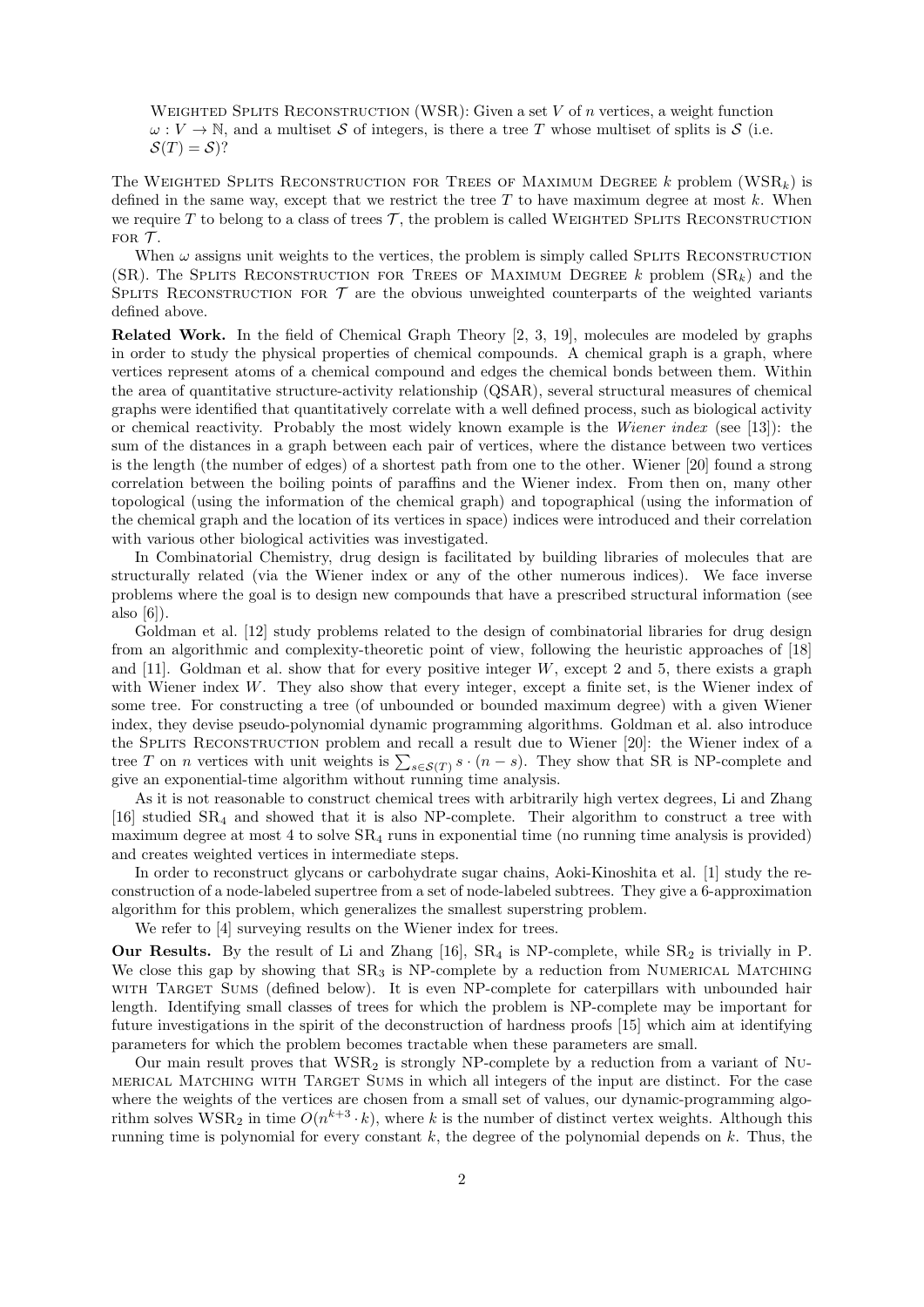running time becomes impractical, even for small values of k. Parameterized complexity [5, 8, 17] is a theoretical framework that allows to distinguish between running times of the form  $f(k)n^{g(k)}$  where the degree of the polynomial depends on the parameter k and running times of the form  $f(k)n^{O(1)}$  where the exponential explosion of the running time is restricted to the parameter only. The fundamental hierarchy of parameterized complexity classes is

$$
FPT \subseteq W[1] \subseteq W[2] \cdots \subseteq XP,
$$

where a parameterized problem is in FPT (fixed-parameter tractable) if there is a function  $f$  such that the problem can be solved in time  $f(k)n^{O(1)}$ , a problem is in XP if there are functions  $f, g$  such that the problem can be solved in time  $f(k)n^{g(k)}$ , and  $W[t], t \geq 1$ , are parameterized intractibility classes giving strong evidence that a parameterized problem that is hard for any of these classes is not in FPT. Our algorithm for  $WSR<sub>2</sub>$  parameterized by the number of distinct vertex weights places this problem in XP. A generalization of this problem is W[1]-hard [7], but it remains open whether this problem is fixed parameter tractable. As a relevant parameter for  $SR$  we identified  $k$ , the number of leaves in the reconstructed tree. This parameterization of SR can be solved in time  $O(8^{k \log k} \cdot n)$ , and is thus fixed-parameter tractable.

Definitions. A *caterpillar* is a tree consisting of a path, called its *backbone*, and paths attached with one end to the backbone. Its hair length is the maximum distance (in terms of the number of edges) from a leaf to the closest vertex of the backbone. A *star*  $K_{1,k}$  is a tree with k leaves and one internal vertex, called the center. In our hardness proofs, we reduce from the following problem (problem [SP17] in [9]).

NUMERICAL MATCHING WITH TARGET SUMS (NMTS): Given three disjoint multisets  $A,B$ , and  $S = \{s_1, \ldots, s_m\}$ , each containing m elements from N, can  $A \cup B$  be partitioned into m disjoint sets  $C_1, C_2, \ldots, C_m$ , each containing exactly one element from each of A and B, such that, for  $1 \leq i \leq m$ ,  $\sum_{c \in C_i} c = s_i$ ?

**Organization.** The remainder of this paper is organized as follows. Section 2 shows that  $WSR<sub>2</sub>$  is NPcomplete. On the positive side, we show in Section 3 that  $WSR<sub>2</sub>$  can be solved in polynomial time when the number of distinct vertex weights is bounded by a constant. That this result cannot be extended to  $WSR<sub>3</sub>$  is shown in Section 4:  $SR<sub>3</sub>$  remains NP-complete. Section 5 gives an FPT-algorithm for SR parameterized by the number of leaves of the reconstructed tree. The variant where the vertex weights are freely choosable is discussed in Section 6 and we conclude with some directions for future research in Section 7.

## 2  $WSR_2$  is strongly NP-complete

In this section, we show that  $WSR<sub>2</sub>$  is strongly NP-complete. First we introduce a new problem that is polynomial-time-reducible to WSR2, and then show that this new problem is strongly NP-hard.

SCHEDULING WITH COMMON DEADLINES (SCD): Given  $n$  jobs with positive integer lengths  $j_1, \ldots, j_n$  and n deadlines  $d_1 \leq \ldots \leq d_n$ , can the jobs be scheduled on two processors  $P_1$  and  $P<sub>2</sub>$  such that at each deadline there is a processor that finishes a job exactly at this time, and processors are never idle between the execution of two jobs?

To reinforce the intuition on this problem one may imagine that we want to satisfy delivery deadlines and avoid using any warehouse space to store a product between its fabrication and the delivery date. There is no restriction as to which product should be delivered at a given time. (Another possibility is imagining computer scientists scheduling paper production to fit conference deadlines.)

Given an instance  $(j_1, \ldots, j_n, d_1, \ldots, d_n)$  for SCD, we construct an instance for WSR<sub>2</sub> as follows. For each job  $j_i, 1 \le i \le n$ , create a vertex  $v_i$  with weight  $\omega(v_i) = j_i$ . For each deadline  $d_i, 1 \le i \le n-1$ , create a split  $d_i$ . We may assume that  $\sum_{i=1}^n j_i = d_{n-1} + d_n$ , otherwise we trivially face a No-instance.

Suppose the path  $P = (v_{\pi(1)}, v_{\pi(2)}, \ldots, v_{\pi(n)})$  is a solution to WSR<sub>2</sub>. Say  $\{v_{\pi(\ell)}, v_{\pi(\ell+1)}\}$  is the edge associated to the split  $d_{n-1}$ . We construct a solution for SCD by assigning the jobs  $j_{\pi(1)}, j_{\pi(2)}, \ldots, j_{\pi(\ell)}$ to processor  $P_1$ , and the jobs  $j_{\pi(n)}, j_{\pi(n-1)}, \ldots, j_{\pi(\ell+2)}, j_{\pi(\ell+1)}$  to processor  $P_2$ , in this order. Note that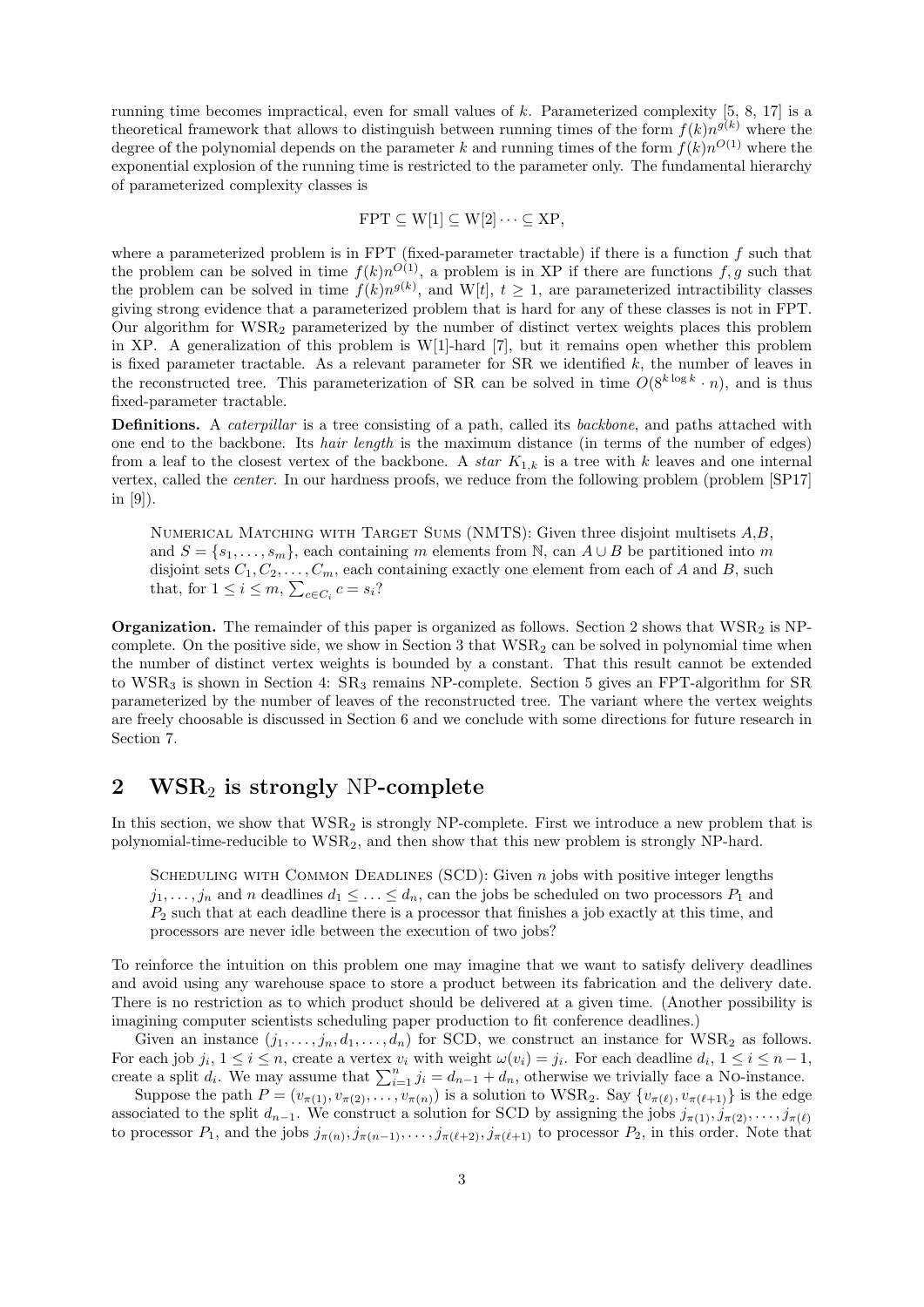then, one of the jobs  $j_{\pi(\ell)}, j_{\pi(\ell+1)}$  ends at  $d_{n-1}$ , and the other at  $-d_{n-1} + \sum_{i=1}^{n} j_i = d_n$ , which is as desired.

On the other hand, if SCD has a solution, then  $WSR<sub>2</sub>$  has a solution as well, because the previous construction is easily inverted. Visually, the list of jobs of  $P_2$  is reversed and appended to the list of jobs of  $P_1$ . Job lengths correspond to vertex weights and deadlines correspond to splits (the last deadline where a job from  $P_1$  finishes is merged with the last deadline where a job from  $P_2$  finishes). Thus, SCD is polynomial-time-reducible to WSR2.

#### **Lemma 2.** SCD  $\leq_p$  WSR<sub>2</sub>.

In the remainder of this section, we show that dNMTS is polynomial-time-reducible to SCD. The dNMTS problem is equal to the NMTS problem, except that all integers in  $A \cup B \cup S$  are pairwise distinct. This variant has been shown to be strongly NP-hard by Hulett et al. [14]. As the proof becomes somewhat simpler, we use dNMTS instead of NMTS for our reduction.

Let us first give a high level description of the main ideas of the reduction. For a dNMTS instance  $(A, B, S)$ , the elements of  $A \cup B$  will be encoded as jobs, and the elements of S will be encoded as deadlines. A convenient way to represent an element  $s \in S$  is by introducing segments which are delimited to the left and the right by double deadlines, and whose distance is equivalent to s. The elements of  $A \cup B \cup S$ are blown up by well-chosen additive factors that preserve solutions and make sure that the length of each segment can only be met by the sum of exactly two job-lengths, one corresponding to an element of A and the other to an element of B.

Our reduction will create an instance whose solution assigns, in each segment, one x-job (a job corresponding to an A-element) and one y-job (a job corresponding to a B-element) to the same processor, such that these two jobs are the only jobs executed on this processor in this segment, thus providing a solution to dNMTS. Without loss of generality, the  $x$ -job is scheduled first. As we must not introduce any restriction which  $x$ -jobs can be assigned to which segments, we introduce a deadline for each length of an x-job; these are the real deadlines. We refer to the x- and y-jobs as green jobs. The job lengths were blown up such that in each segment, exactly one processor starts with a green  $x$ -job, and in each segment, exactly one processor ends by executing a green y-job. In each segment, the green jobs must not overlap; this is achieved by multiplying all deadlines created so far and the corresponding job lengths by a factor 2, and introducing fake deadlines at odd positions one unit before the real deadlines. If an x-job and a y-job overlapped, there would be no job ending at the fake deadline preceding the real deadline at which the x-job ends, as all green jobs have even length and all real deadlines and double deadlines are even. Blue, red, and black jobs are created to meet all deadlines on the processor that is not currently executing green jobs. The blow-up of the elements of  $A \cup B \cup S$  ensures that these jobs cannot equate the green jobs (except the black jobs whose lengths might equal the lengths of green y-jobs, but, without loss of generality, one can assign them to the last part of each segment of the processor not executing a green job). That none of these jobs is executed between two green jobs within a segment is ensured as the sum of all green job lengths equals the sum of the lengths of the segments. This summarizes the reduction and gives the reasons for the different elements of the construction. Let us now turn to the formal reduction.

Let  $(A, B, S)$  be an instance for dNMTS. We suppose, without loss of generality, that  $\sum_{i=1}^{m} s_i =$  $\sum_{x \in A \cup B} x$ , otherwise  $(A, B, S)$  is trivially a No-instance for dNMTS. Let  $A = \{a_1, \ldots, a_m\}$  and  $B =$  ${\overline{\{b_1,\ldots,b_m\}}}$ . We also assume, without loss of generality, that  $a_i < a_{i+1}$ ,  $b_i < b_{i+1}$ ,  $s_i < s_{i+1}$ , for all  $i \in \{1, \ldots, m-1\}$ , that  $a_m < b_m$ , and that  $s_m \le a_m + b_m$ .

First, we construct an equivalent instance  $(X, Y, Z)$  for dNMTS. Each of  $X := \{x_1, \ldots, x_n\}, Y :=$  $\{y_1, \ldots, y_n\}$ , and  $Z := \{z_1, \ldots, z_n\}$  has  $n := m + 1$  elements:

for 
$$
i \in \{1, ..., n-1\}
$$
,  
\n $x_i := 2 \cdot (a_i + (b_m + 2)),$   
\n $y_i := 2 \cdot (b_i + 3 \cdot (b_m + 2)),$   
\n $z_i := 2 \cdot (s_i + 4 \cdot (b_m + 2)),$   
\n $z_m := 2 \cdot (b_m + 1 + 3 \cdot (b_m + 2)),$   
\n $z_m := 2 \cdot (a_m + b_m + 2 + 4 \cdot (b_m + 2)).$ 

The elements of  $X, Y$ , and  $Z$  have the following properties.

**Property 1.** Each element of  $X \cup Y \cup Z$  is an even positive integer.

**Property 2.** For every  $i \in \{1, \ldots, n-1\}$ , we have that  $x_i < x_{i+1}$ , that  $y_i < y_{i+1}$ , and that  $z_i < z_{i+1}$ .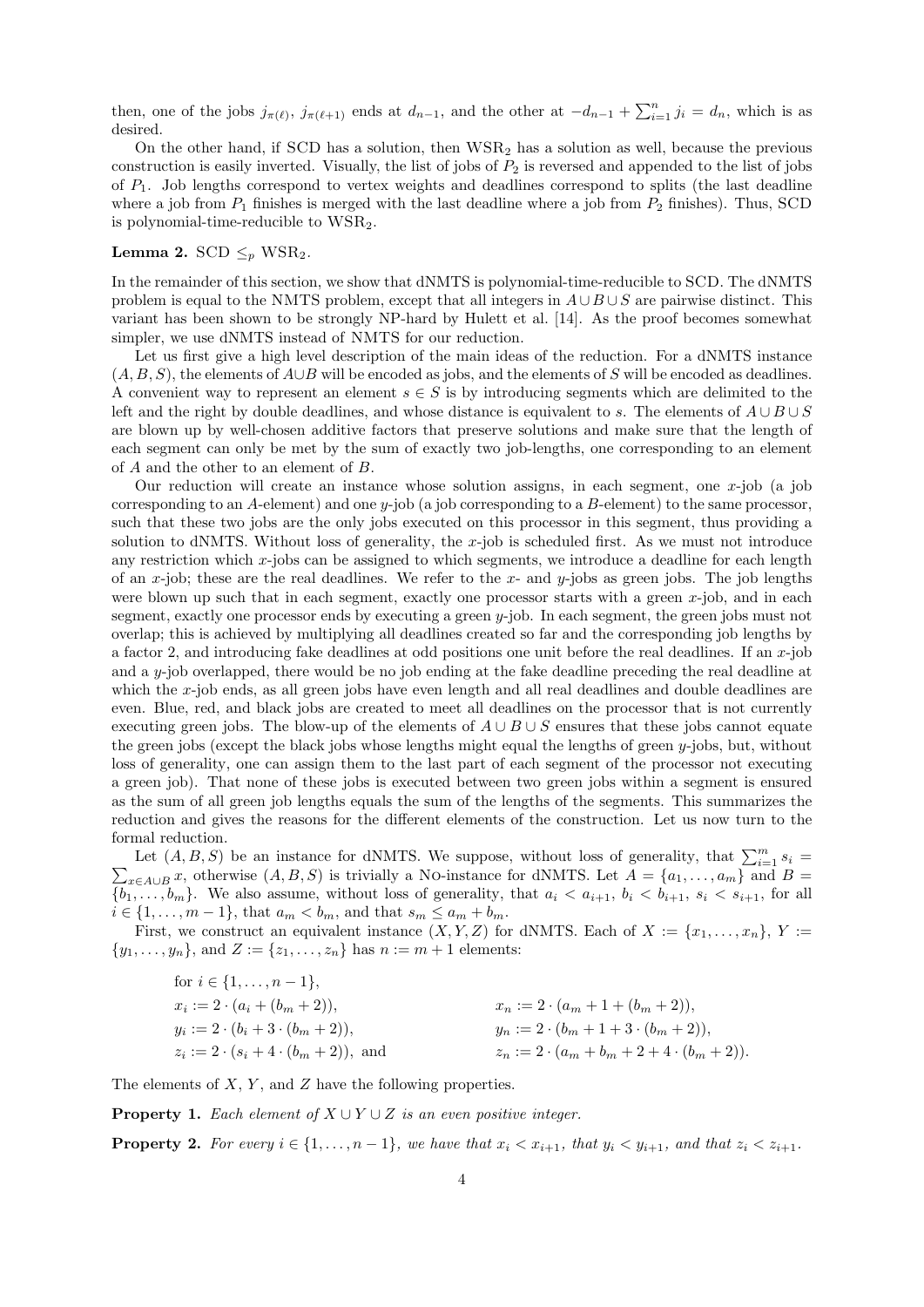**Property 3.** For every  $i \in \{1, \ldots, n\}$ , we have

$$
2 \cdot b_m + 4 \le x_i \le 4 \cdot b_m + 4,
$$
  

$$
6 \cdot b_m + 12 \le y_i \le 8 \cdot b_m + 14, \text{ and}
$$
  

$$
8 \cdot b_m + 16 \le z_i \le 12 \cdot b_m + 18.
$$

In particular, Property 3 implies that  $y_1 > x_n$ , that  $z_1 > y_n$ , and that  $2 \cdot y_1 > z_n$ . Properties 1–3 easily follow by construction of  $X, Y$ , and  $Z$ .

**Property 4.** If k and  $\ell$  are integers such that  $x_k + y_\ell = z_n$ , then  $k = \ell = n$ .

Property 4 holds because  $x_n$  and  $y_n$  are the only elements of X and Y, respectively, that are large enough to sum to  $z_n$ .

**Property 5.** Let  $p, q \in X \cup Y$ ,  $p \leq q$ , and  $z \in Z$ . If  $p + q = z$ , then  $p \in X$  and  $q \in Y$ .

By Property 3, the sum of any two X-elements is smaller and the sum of any two Y -elements is larger than any element of Z.

For our SCD instance, we create the following deadlines:

- real deadlines:  $r_{i,j} := x_i + \sum_{k=1}^j z_k$ , for each  $j \in \{0, \ldots, n-1\}$  and each  $i \in \{1, \ldots, n\}$ ,
- fake deadlines:  $f_{i,j} := r_{i,j} 1$ , for each  $j \in \{0, \ldots, n-1\}$  and each  $i \in \{1, \ldots, n\}$ , and
- sum deadlines: two deadlines  $ds_{1,j} := ds_{2,j} := \sum_{k=1}^j z_k$ , for each  $j \in \{1, \ldots, n\}$ .

The sum deadlines we just defined partition the interval  $[0, ds_{1,n}]$  into n segments  $I_j := [ds_{1,j-1}, ds_{1,j}]$ ,  $j = 1, \ldots n$ , where for convenience, we let  $ds_{1,0} = 0$ . We create jobs with the following lengths, where  $x_0 = 0$ :

- green x-jobs:  $x_i$ , for each  $i \in \{1, \ldots, n\}$ ,
- green y-jobs:  $y_i$ , for each  $i \in \{1, \ldots, n\}$ ,
- blue jobs:  $n \cdot (n-1)$  times a job of length 1,
- red fill jobs:  $n-1$  times a job of length  $x_i 1 x_{i-1}$ , for each  $i \in \{1, ..., n\}$ ,
- red overlap jobs:  $x_i x_{i-1}$ , for each  $i \in \{1, \ldots, n\}$ ,
- black fill jobs:  $z_i x_n$  for  $i \in \{1, \ldots, n-1\}$ , and
- a black overlap job:  $z_n x_n + 1$ .

To illustrate these definitions, we start by showing that if we have a YES-instance  $(X, Y, Z)$  for dN-MTS, then we have an SCD YES-instance as well. Let  $C_1, C_2, \ldots, C_n$  be n couples such that  $C_j =$  ${x_{\pi_1(j)}, y_{\pi_2(j)}}$  and  ${x_{\pi_1(j)} + y_{\pi_2(j)}} = z_j$ ,  $j \in \{1, \ldots, n\}$ , for two permutations  $\pi_1$  and  $\pi_2$  of the set  $\{1,\ldots,n\}$ . We construct a solution for SCD. Let us construct the schedules for  $P_1$  and  $P_2$ . For each  $j \in \{1, \ldots, n-1\},\$ 

- assign the green x-job  $x_{\pi_1(j)}$  to the interval  $[ds_{1,j-1}, r_{\pi_1(j),j-1}]$  of  $P_1$ ,
- assign the green y-job  $y_{\pi_2(j)}$  to the interval  $[r_{\pi_1(j),j-1}, ds_{1,j}]$  of  $P_1$ ,
- assign a red fill job of length  $x_1 1$  to the interval  $(ds_{1,j-1}, f_{1,j-1}]$  of  $P_2$ ,
- for every  $i \in \{1, \ldots, n-1\} \setminus \pi_1(j)$ , assign a red fill job of length  $x_{i+1} 1 x_i$  to the interval  $[r_{i,j-1}, f_{i+1,j-1}]$  of  $P_2$ ,
- for every  $i \in \{1, \ldots, n\} \setminus \pi_1(j)$ , assign a blue job to the interval  $[f_{i,j-1}, r_{i,j-1}]$  of  $P_2$ ,
- assign a red overlap job of length  $x_{\pi_1(j)+1} x_{\pi_1(j)}$  to the interval  $[f_{\pi_1(j),j-1}, f_{\pi_1(j)+1,j-1}]$  of  $P_2$ , and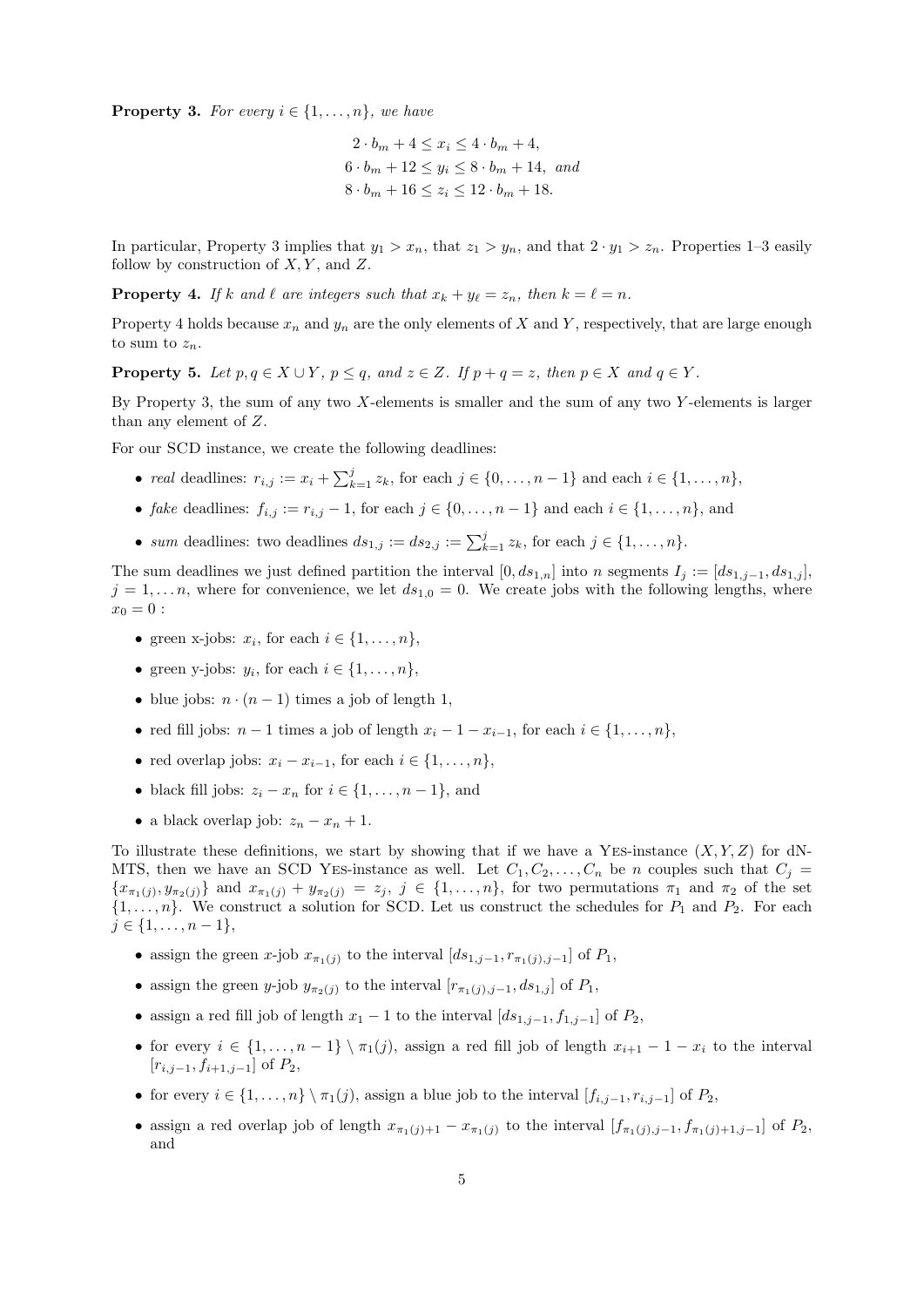

Figure 1: How jobs are assigned to processors in the SCD instance in segment  $j < n$ . The patterns of the jobs are as follows: Red jobs are dotted, blue jobs are hatched, black jobs are cross-hatched, and green jobs have no pattern.

• assign a black fill job of length  $z_j - x_n$  to the interval  $[r_{n,j-1}, ds_{1,j}]$  of  $P_2$ .

It only remains to assign jobs to the last segment. The last segment of  $P_1$  contains the green x-job  $x_n$ and the green y-job y<sub>n</sub>, in this order. The last segment of  $P_2$  contains a red fill job of length  $x_1 - 1$ , a blue job, a red fill job of length  $x_2 - 1 - x_1$ , a blue job, ..., a red fill job of length  $x_n - 1 - x_{n-1}$ , and the black overlap job, in this order. See Fig. 1 for an illustration.

Now suppose the SCD instance is a Yes-instance. We will show some structural properties of any valid assignment of jobs to the processors, which will help to extract a solution for our original dNMTS instance. We will show that in each segment  $I_j$ , any valid solution for the SCD instance has exactly one green x-job  $x_k$  and exactly one green y-job  $y_\ell$ , and that  $x_k$  and  $y_\ell$  sum to  $z_j$ .

Consider a valid assignment of the jobs to the processors  $P_1$  and  $P_2$ . As two jobs with the same length are interchangeable, when we encounter a job whose length belongs to more than one category (for example "black fill" and "green y") we may choose in this case, without loss of generality, to which category the job belongs.

Claim 1. A black fill job is assigned to each interval  $[r_{n,j}, ds_{1,j+1}]$  with  $j \in \{0, \ldots, n-2\}$ .

*Proof.* Let  $j \in \{0, \ldots, n-2\}$ . Two jobs must finish at the double deadline  $ds_{1,j+1}, ds_{2,j+1}$ . One of these must start at  $r_{n,j}$  and thus has length  $ds_{1,j+1} - r_{n,j} = \sum_{k=1}^{j+1} z_k - x_n - \sum_{k=1}^{j} z_k = z_{j+1} - x_n$ . So this job is, without loss of generality, a black fill job. П

This uses up all black fill jobs.

Claim 2. The green y-job  $y_n$  is assigned to the interval  $[r_{n,n-1}, ds_{1,n}]$ .

*Proof.* As in the previous proof, one job must be assigned to this interval, whose length is  $\sum_{k=1}^{n} z_k$  –  $x_n - \sum_{k=1}^{n-1} z_k = z_n - x_n$ , which is  $y_n$  by Property 4. Thus, the green y-job  $y_n$  is assigned to the interval  $[r_{n,n-1}, ds_{1,n}].$ 

**Claim 3.** The black overlap job is assigned to the interval  $[f_{n,n-1}, ds_{1,n}]$ .

*Proof.* As  $r_{n,n-1}$  is the only deadline between  $f_{n,n-1}$  and  $ds_{1,n}$ , the processor that does not use this deadline needs to process a job finishing at  $ds_{1,n}$  and starting before  $r_{n,n-1}$ . This is the black overlap job, since no other job is long enough. It is assigned to the interval  $[f_{n,n-1}, ds_{1,n}]$  of length  $ds_{1,n}-f_{n,n-1}$  =  $\Box$  $z_n - x_n + 1.$ 

This uses up all black jobs. Now, the only jobs left whose length is between  $6b_m + 12$  and  $8b_m + 14$  are the green y-jobs  $y_1, \ldots, y_{n-1}$ .

Claim 4. For each  $\ell \in \{1, \ldots, n-1\}$ , the green y-job  $y_{\ell}$  is assigned to an interval  $[r_{i,j-1}, ds_{1,j}]$  for some  $i \in \{1, \ldots, n-1\}$  and  $j \in \{1, \ldots, n-1\}.$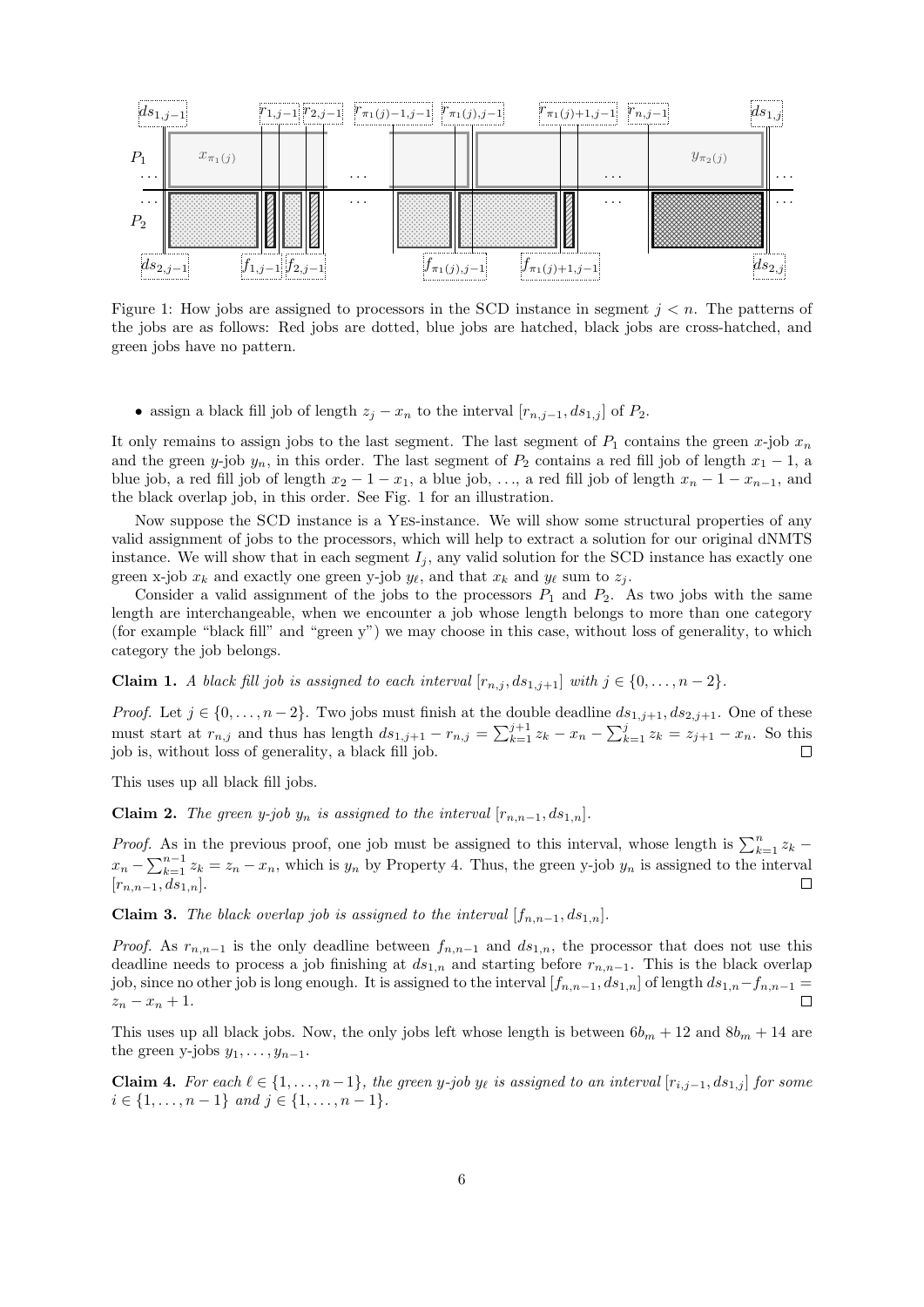Proof. Each job is assigned to an interval inside some segment, as the double deadlines prevent jobs to span more than one segment. Suppose the green y-job  $y_\ell$  is assigned to segment p. As  $ds_{1,p} + y_\ell >$  $ds_{1,p} + x_n$ , by Properties 2 and 3, and the deadline following  $r_{n,p} = ds_{1,p} + x_n$  is  $ds_{1,p+1}$ , it must be that the green y-job  $y_{\ell}$  finishes at  $ds_{1,p+1}$ . Moreover,  $ds_{1,p+1} - y_{\ell}$  is equal to a real deadline as  $ds_{1,p+1} - y_{\ell}$  is even. is even.

Each of the 2n jobs that have been assigned so far finish at a double deadline  $ds_{1,j}$ ,  $ds_{2,j}$ . Thus, no other jobs may end at a double deadline.

Claim 5. A red fill job of length  $x_1 - 1$  is assigned to each interval  $[ds_{1,j}, f_{1,j}]$  with  $0 \le j \le n - 1$ .

*Proof.* Since both processors finish a job at deadline  $ds_{1,j}$  (respectively, are initialized at time  $ds_{1,0} = 0$ ) and one of them finishes a job at the following deadline, which is  $f_{1,j}$ , we need to assign a job of length  $f_{1,j} - ds_{1,j} = x_1 - 1$  to the interval  $(ds_{1,j}, f_{1,j}]$ . Without loss of generality, this is one of the red fill jobs of length  $x_1 - 1$ .  $\Box$ 

This uses up all red fill jobs of length  $x_1 - 1$ .

**Claim 6.** For each  $\ell \in \{1, ..., n\}$ , the green x-job  $x_{\ell}$  is assigned to an interval  $[ds_{1,j}, r_{i,j}]$  for some  $i \in \{1, \ldots, n\}$  and  $j \in \{0, \ldots, n-1\}.$ 

*Proof.* Suppose the green x-job  $x_{\ell}$  is assigned to segment p. Notice that  $x_{\ell} > r_{n,p} - f_{1,p}$ . Indeed  $r_{n,p} - f_{1,p} = x_n - x_1 + 1$  and, by construction,  $x_n - x_1 + 1 \leq 2b_m$ , whereas  $x_\ell \geq 2b_m + 4$ . Moreover,  $r_{n,p}$ is the latest deadline in p. So the green x-job  $x_\ell$  starts at  $ds_{1,p}$ . Notice that  $ds_{1,p} + x_\ell < ds_{1,p+1}$  and that  $ds_{1,p} + x_\ell$  corresponds to a real deadline as  $ds_{1,p} + x_\ell$  is even, but all fake deadlines are odd.  $\Box$ 

By Claims 2, 4, and 6, and since we have the same amount of segments as green x-jobs, respectively green y-jobs, we obtain that each segment  $I_j$ ,  $1 \leq j \leq n$ , contains exactly one green x-job and exactly one green y-job.

**Claim 7.** For  $j \in \{1, \ldots, n\}$ , the green x-job and the green y-job in the segment  $I_j$  do not overlap.

*Proof.* Suppose otherwise, that is, suppose there is a  $j \in \{1, \ldots, n\}$  such that  $I_j$  contains a green x-job, say  $x_{\ell}$ , and a green y-job, say  $y_k$ , that overlap (i.e. the intervals they are assigned to overlap). Since  $x_{\ell}$ ends at a real deadline by Claim 6 and  $y_k$  starts at a real deadline by Claim 4, no job ends at the fake deadline situated at  $ds_{1,j-1} + x_{\ell} - 1$ , which contradicts the validity of the SCD solution.  $\Box$ 

The last claim implies that in each segment  $I_j$ ,  $1 \leq j \leq n$ , there is a green x-job  $x_{\ell_j}$  and a green y-job  $y_{k_j}$  which together have the same size as the interval. Hence the couples  $C_j = \{a_{\ell_j}, b_{k_j}\}, 1 \le j \le n$ , form the desired solution of dNMTS. Thus, we have the following lemma.

Lemma 3.  $dNMTS \leq_p SCD$ .

We have assembled enough information to prove our main theorem.

**Theorem 4.** WSR<sub>2</sub> is strongly NP-complete.

Proof. The theorem follows from the strong NP-hardness of dNMTS, Lemmas 2 and 3, and the membership of  $WSR<sub>2</sub>$  in NP, which is easily verified as the certificate is a path and an assignment of the splits to its edges, all of which can be encoded in polynomial space. П

Corollary 5. Splits Reconstruction for Caterpillars of Unbounded Hair-Length and Maximum Degree 3 is NP-complete.

Proof. It is clear that this problem, abbreviated SRC, is in NP. To show that it is hard for NP, we reduce from WSR<sub>2</sub>. Let  $I'_P = (\omega'_1, \ldots, \omega'_{n-2}, s'_1, \ldots, s'_{n-3})$  be an instance of WSR<sub>2</sub>, where  $\omega'_i$ ,  $1 \leq i \leq n-2$ , are the vertex weights and  $s'_j$ ,  $1 \leq j \leq n-3$ , are the splits. We assume that all vertex weights and splits are upper bounded by a polynomial in  $n$ ; as  $WSR<sub>2</sub>$  is strongly NP-hard, it is still NP-hard with this restriction. Define  $\Omega := 1 + 2 \cdot \max\{\omega_i' : 1 \le i \le n-2\}$ . To simplify the argument, consider an auxiliary instance  $I_P = (\omega_1, \ldots, \omega_n, s_1, \ldots, s_{n-1})$  of WSR<sub>2</sub> obtained from  $I'_P$  by:

• augmenting the values of  $s'_j$ ,  $1 \le j \le n-3$ , by  $\Omega$ ,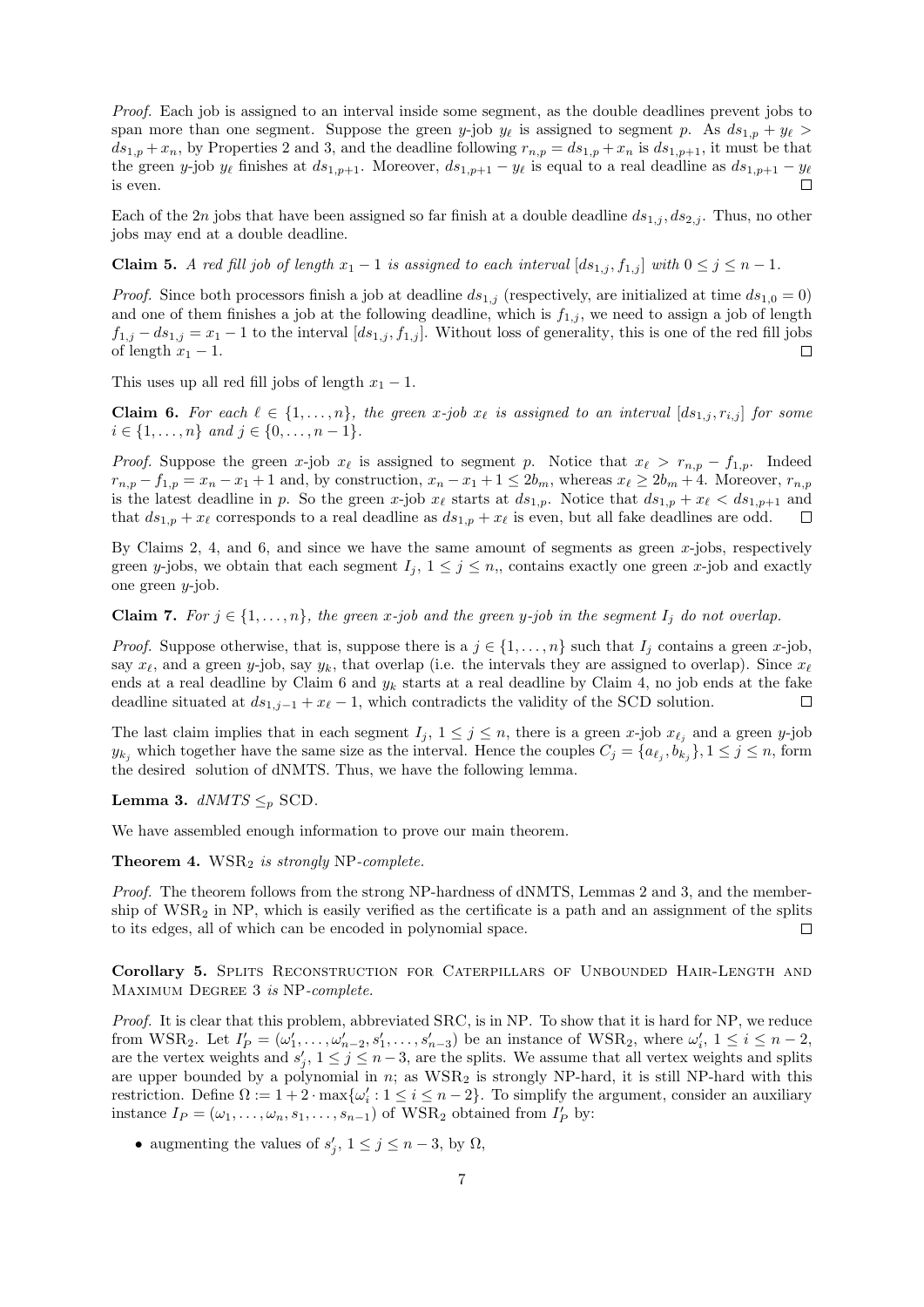- adding  $\omega_{n-1} = \omega_n = \Omega$  to the multiset of weights,
- adding  $s_{n-2} = s_{n-1} = \Omega$  to the multiset of splits,
- and finally, multiplying each value in  $I_P$  by  $n\Omega$  (so, for  $1 \le i \le n-3$ ,  $\omega_i = \omega_i' n\Omega$ , and  $s_i = (s_i' + \Omega)\Omega$ ).

It is not difficult to see that  $I_P$  and  $I'_P$  are equivalent.

Now let us create an instance  $I_C$  of SRC in the following way.

- replace each weight  $\omega_i$ ,  $1 \leq i \leq n$ , by  $\omega_i$  copies of weight 1,
- for each  $\omega_i$ ,  $1 \leq i \leq n$ , add *auxiliary splits*  $s_{f,i} = f$ ,  $1 \leq f \leq \omega_i 1$ ,
- keep the *original splits*  $(s_1, \ldots, s_{n-1})$ .

Notice that there are  $\sum_{i=1}^{n} \omega_i$  vertices and  $(\sum_{i=1}^{n} \omega_i) - 1$  splits (i.e. edges) in total.

As one easily checks, if  $I_P$  has a solution then  $I_C$  has a solution. Now suppose  $I_C$  has a solution C. Then, as C is an instance for SRC, it follows that C is a caterpillar of maximum degree 3 (with unbounded hair-length). Call B the backbone of C. Let  $B' \subseteq B$  be maximal such that its endvertices have degree 3.

By construction  $s_i > 1$ ,  $1 \leq i \leq n-1$ , and only the splits  $s_{1,i}$ ,  $1 \leq i \leq n$ , have value 1. There are exactly  $n$  such splits, and so,  $C$  must have exactly  $n$  leaves.

Since there is no split of value  $n\Omega^2 + 1$ , each hair of C has length at most  $n\Omega^2$ . So, as  $s_i > n\Omega^2$  for  $i = 1, \ldots n-3$ , we obtain that the splits  $s_1, \ldots, s_{n-3}$  are assigned to edges  $b_1, \ldots, b_{n-3}$  in  $E(B')$ . Observe that the edges  $b_1, \ldots, b_{n-3}$  induce a connected graph (i.e. a path), as all other splits are smaller than the minimum of the  $s_i$ ,  $i = 1, \ldots n-3$ .

Let P be the path formed by the edges  $b_1, \ldots, b_{n-3}$  and let u and v be the two endpoints of P. There is at most one vertex y such that if we look at the values of the splits of the edges from  $u$  to  $y$  (resp. from v to y), then they are strictly increasing. In addition, if two edges of P share a vertex  $x, x \neq y$ , then there must be a hair attached to  $x$ , because the splits associated to these two edges differ by more than 1. Furthermore, there are hairs  $H_1$  and  $H_2$  of length  $n\Omega^2$  attached to the first and to the last vertex on the backbone, as no two auxiliary splits are large enough to add up to one of the original splits  $s_i$ ,  $i = 1, \ldots n-3$ . From the fact that C has exactly n leaves, it follows that the remaining hair has to be attached to y. As a consequence,  $E(B') = \{b_1, \ldots, b_{n-3}\}.$ 

Let B<sup>"</sup> be equal to B<sup>'</sup> augmented with the two edges to which the splits of value  $n\Omega^2$  are assigned. All edges outside  $B''$  (that is, edges from hairs) belong to auxiliary splits. This means that the edges adjacent to B<sup> $\prime\prime$ </sup> correspond to auxiliary splits  $s_{\omega_i-1,i}$ .

In order to find a solution for  $I_P$ , it thus suffices to take  $B''$  and replace all hairs with the corresponding weight on their starting vertex on  $B''$ .  $\Box$ 

## 3 Algorithm for  $WSR<sub>2</sub>$  with few distinct vertex weights

Let  $k = |\{\omega(v) : v \in V\}|$  denote the number of distinct vertex weights in an instance  $(V, \omega, S)$  for WSR<sub>2</sub>. In this section, we exhibit a dynamic programming algorithm for  $WSR<sub>2</sub>$  that works in polynomial time when  $k$  is a constant. Moreover, standard backtracking can be used to actually construct a solution, if one exists.

Suppose  $|V| = n$  and the multiset of splits, S, contains the splits  $s_1 \leq s_2 \ldots \leq s_{n-1}$ . Let  $w_1$  $w_2 \ldots \langle w_k \rangle$  denote the distinct vertex weights and  $m_1, m_2, \ldots, m_k$  denote their respective multiplicities, i.e.  $m_i = |\{v \in V : \omega(v) = w_i\}|$  for all  $i \in \{1, 2, ..., k\}.$ 

Our dynamic programming algorithm computes the entries of a boolean table A. The table A has an entry  $A[p, W_L, W_R, v_1, v_2, \ldots, v_k]$  for each integer p with  $1 \leq p \leq n-1$ , each two integers  $W_L, W_R \in \mathcal{S}$ , and each  $v_i \in \{0, 1, \ldots, m_i\}$ , where  $i \in \{1, 2, \ldots, k\}$ . The entry  $A[p, W_L, W_R, v_1, v_2, \ldots, v_k]$  is set to true iff there is an assignment of the splits  $s_1, s_2, \ldots, s_p$  to the  $\ell$  leftmost edges and the r rightmost edges of the path  $P_n$  on n vertices, such that

$$
\bullet \ \ p = \ell + r;
$$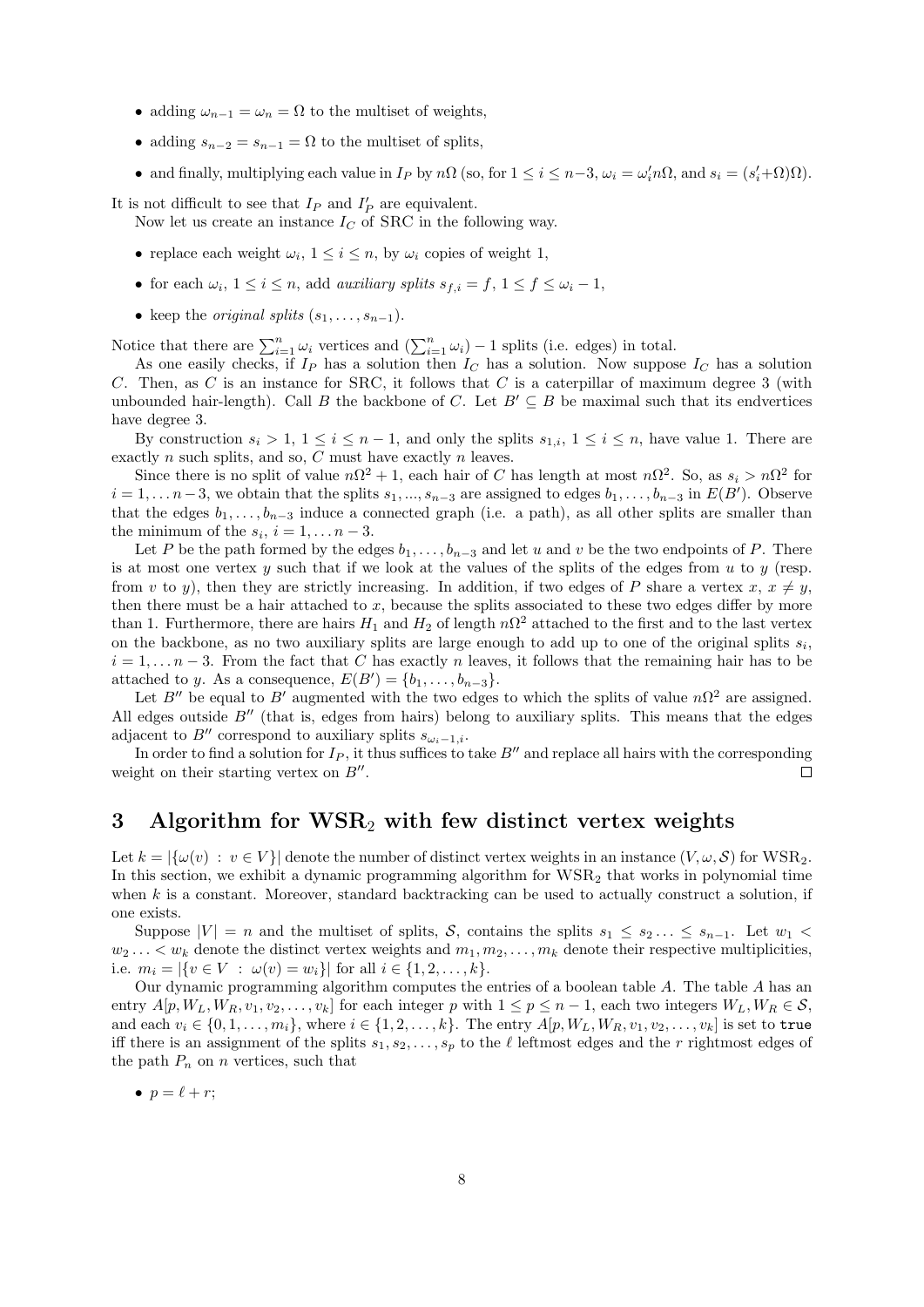- $v_1$  weights  $w_1, v_2$  weights  $w_2, \ldots$ , and  $v_k$  weights  $w_k$  are assigned to the  $\ell$  leftmost and the r rightmost vertices of  $P_n$  such that each split assigned to the left (respectively to the right) part of the path corresponds to the sum of the vertex weights assigned to vertices to the left (respectively to the right) of this split; and
- $W_L$  is equal to the value of the  $\ell^{\text{th}}$  split from the left and  $W_R$  is equal to the  $r^{\text{th}}$  split from the right.

Intuitively, our algorithm assigns splits and weights by starting from both endpoints of the path and trying to join these two sub-solutions.

For the base case, set  $A[0, W_L, W_R, v_1, v_2, \ldots, v_k]$  to true if  $W_L = W_R = v_1 = v_2 = \ldots = v_k = 0$  and to false otherwise. We compute the remaining entries of  $A$  by increasing values of  $p$  using the following recurrence.

$$
A[p, W_L, W_R, v_1, v_2, \dots, v_k] = \bigvee_{i=1}^k \begin{cases} A[p-1, W_L - w_i, W_R, v_1, v_2, \dots, v_{i-1}, \\ v_i - 1, v_{i+1}, v_{i+2}, \dots, v_k] \\ \forall A[p-1, W_L, W_R - w_i, v_1, v_2, \dots, v_{i-1}, \\ v_i - 1, v_{i+1}, v_{i+2}, \dots, v_k] \end{cases}
$$

In the previous recurrence, the formulas that refer to table entries that are undefined have the value false.

The final result of the algorithm is computed by evaluating the expression

$$
\bigvee_{\substack{W_L, W_R \in \mathcal{S} \\ i \in \{1, 2, \ldots, k\} \\ (W_L \le w_i + W_R) \ \land \ (W_R \le w_i + W_L)}} A[|\mathcal{S}|, W_L, W_R, m_1, m_2, \ldots, m_{i-1}, m_i - 1, m_{i+1}, m_{i+2}, \ldots, m_k].
$$

**Theorem 6.** WSR<sub>2</sub> can be solved in time  $O(n^{k+3} \cdot k)$ , where k is the number of distinct vertex weights of any input instance  $(V, \omega, S)$  and n is the number of vertices.

*Proof.* The correctness of the base case is clear. For the correctness of the recurrence, let  $v_{\text{pivot}}$  be the vertex on  $P_n$  where the two sub-solutions corresponding to the left and to the right part of  $P_n$  meet. First note that the values of the splits increase from left to right until we encounter vertex  $v_{\text{pivot}}$ , from which point they decrease. Filling up the path from both ends, this means that reading the splits from  $s_1$  to  $s_{n-1}$ , we can assign them to the path, each time only deciding whether we assign it to the left part or to the right part of the path (in the SCD model, this would be equivalent to deciding whether to meet the next deadline on the processor  $P_1$  or on the processor  $P_2$ ). The first (respectively second) case of the recurrence corresponds to assigning the next split to the left (respectively right) part of the path by inserting a vertex of weight  $w_i, i \in \{1, 2, ..., k\}$ . The correctness of the final evaluation follows because it inserts the one missing vertex weight that has not been used between the left and the right part of the path.

The table has  $|S|^3 \cdot \prod_{i=1}^k (m_i + 1) \leq n^{k+3}$  entries, each entry can be computed in time  $O(k)$ , and the final evaluation takes time  $O(n \cdot k)$ .  $\Box$ 

### 4  $SR<sub>3</sub>$  is NP-complete

In this section we show that SPLITS RECONSTRUCTION with unit weights is NP-complete for trees with maximum degree 3. Our polynomial-time reduction is done from the strongly NP-complete NMTS problem recalled in Section 1. This problem remains NP-complete even if each integer of the NMTS instance is at most  $p(m)$ , where p is a polynomial and m is the length of the description of the instance. Let us just mention that the next theorem does not immediately follow from Corollary 5.

Theorem 7.  $SR<sub>3</sub>$  is NP-complete.

*Proof.* Let  $\tilde{A} = {\tilde{a}_1, \tilde{a}_2, \ldots, \tilde{a}_m}$ ,  $\tilde{B} = {\tilde{b}_1, \tilde{b}_2, \ldots, \tilde{b}_m}$  and  $\tilde{S} = {\tilde{s}_1, \tilde{s}_2, \ldots, \tilde{s}_m}$  be an instance of NMTS. Let  $C = \max\{x : x \in \tilde{A} \cup \tilde{B}\}\.$  Without loss of generality, we construct the following equivalent NMTS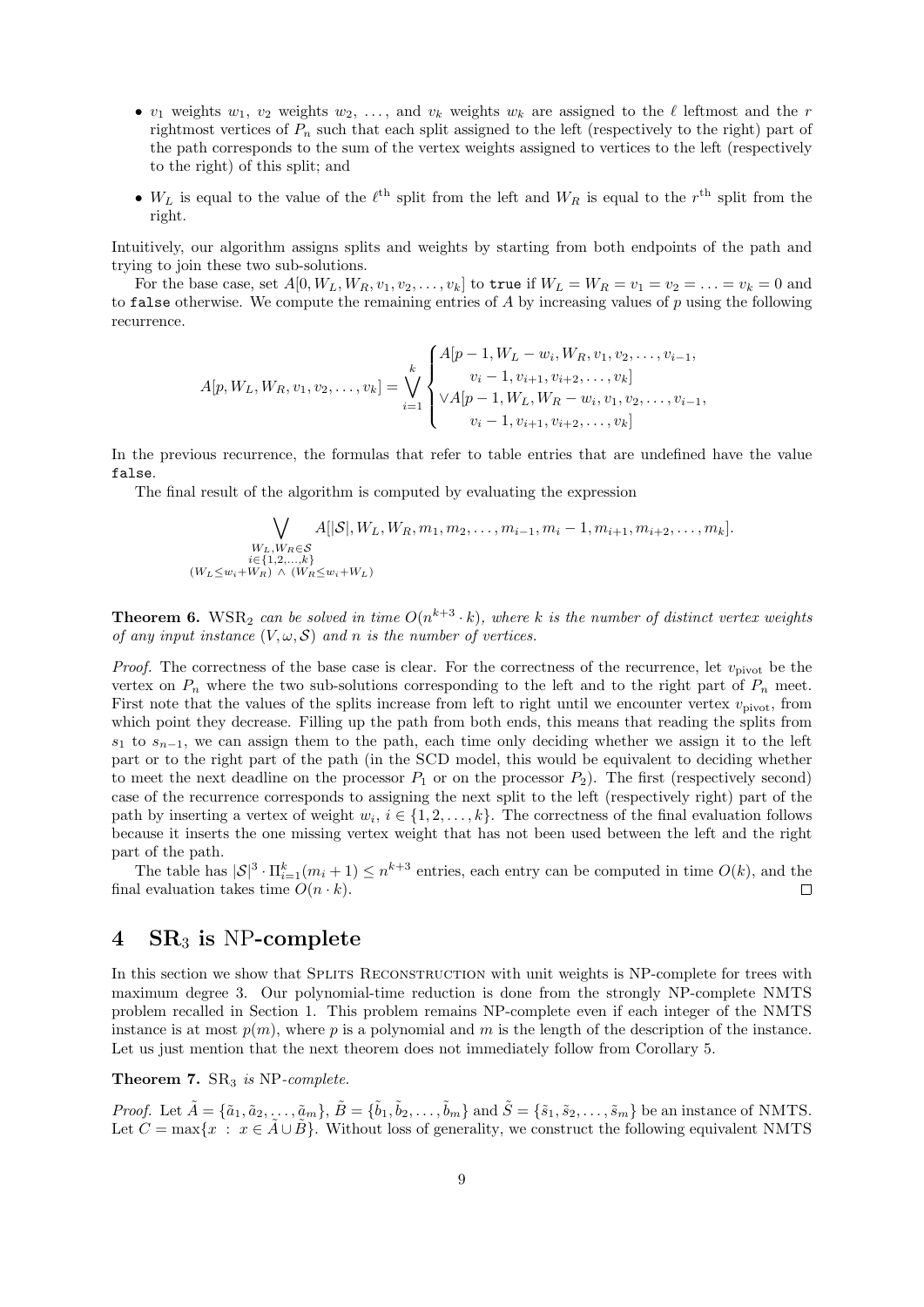

Figure 2: A tree with maximum degree 3 representing a solution to an  $SR<sub>3</sub>$  instance constructed as described in the proof of Theorem 7.

instance:

$$
a_i := \tilde{a}_i + 2 + 3C, \quad 1 \le i \le m,
$$
  
\n $b_i := \tilde{b}_i + 3 + 5C, \quad 1 \le i \le m,$  and  
\n $s_i := \tilde{s}_i + 5 + 8C, \quad 1 \le i \le m.$ 

Let  $A = \bigcup_{1 \leq i \leq m} \{a_i\}$ ,  $B = \bigcup_{1 \leq i \leq m} \{b_i\}$ , and  $S = \bigcup_{1 \leq i \leq m} \{s_i\}$ . Clearly, the instance  $(\tilde{A}, \tilde{B}, \tilde{S})$  has a solution if and only if the instance  $(A, B, S)$  has a solution.

Now we describe an instance  $(V, S)$  of  $SR<sub>3</sub>$ , which is a YES-instance if and only if the previous instance  $(A, B, S)$  of NMTS is a YES-instance (see also Figure 2).

Let  $n = 2m - 2 + \sum_{i=1}^{m} a_i + \sum_{i=1}^{m} b_i$  be the number of vertices in the set V; we recall that these vertices have unit weight. The multiset  $S$  of splits is defined as follows.

- For each value  $s_i, 1 \leq i \leq m$ , the value  $1 + s_i$  is added to S and we refer to these splits as red splits.
- For each value  $s_i, 2 \le i \le m-2$ , the value  $(i-1) + \sum_{j=1}^{i} (1+s_j)$  is added to S and we refer to these splits as black splits.
- For each value  $a_i, 1 \leq i \leq m$ , the values  $\{1, 2, \ldots, a_i\}$  are added to S and we refer to these splits as green splits.
- For each value  $b_i, 1 \le i \le m$ , the values  $\{1, 2, \ldots, b_i\}$  are added to S and we refer to these splits as blue splits.

Finally each value x of S is replaced by  $\min(x, n-x)$ . As required, S contains  $n-1$  splits.

**Lemma 8.**  $(A, B, S)$  is a YES-instance for NMTS if and only if  $(V, \omega : V \to \{1\}, S)$  is a YES-instance for  $SR<sub>3</sub>$ .

*Proof.* Throughout the proof, when we refer to a split of value x, we mean a split of value min $(x, n - x)$ .

" $\Rightarrow$ " Assume that (A, B, S) is a YES-instance for NMTS. We will show that there is a solution to SR<sub>3</sub>. A tree  $T = (V, E)$  and a bijective function  $b : E \to S$  can be constructed as follows (see also Figure 2). Construct a path P with  $m-3$  edges with the black splits such that the  $(i-1)$ <sup>th</sup> edge is associated to the black split  $(i-1) + \sum_{j=1}^{i} (1 + s_j), i \in \{2, 3, ..., m-2\}$ . Add two edges incident to the first vertex of P, that are associated to the red splits  $1 + s_1$  and  $1 + s_2$ . Add two edges incident to the last vertex of P that are associated to the red splits  $1 + s_{m-1}$  and  $1 + s_m$ . To the i<sup>th</sup> vertex of P,  $2 \leq i \leq m-3$ , add one incident edge associated to the red split  $1 + s_{i+1}$ . Finally, for each  $a_i \in A$  and each  $b_i \in B$ , construct the paths with  $a_i$  and  $b_i$  vertices respectively. To each edge of these 2m paths, we can associate a green or a blue split. It remains to attach one green path and one blue path to each endpoint of an edge associated to a red split (one endpoint is already involved in the path P and of degree 3). The way to attach these path is given by the solution to the  $(A, B, S)$  instance.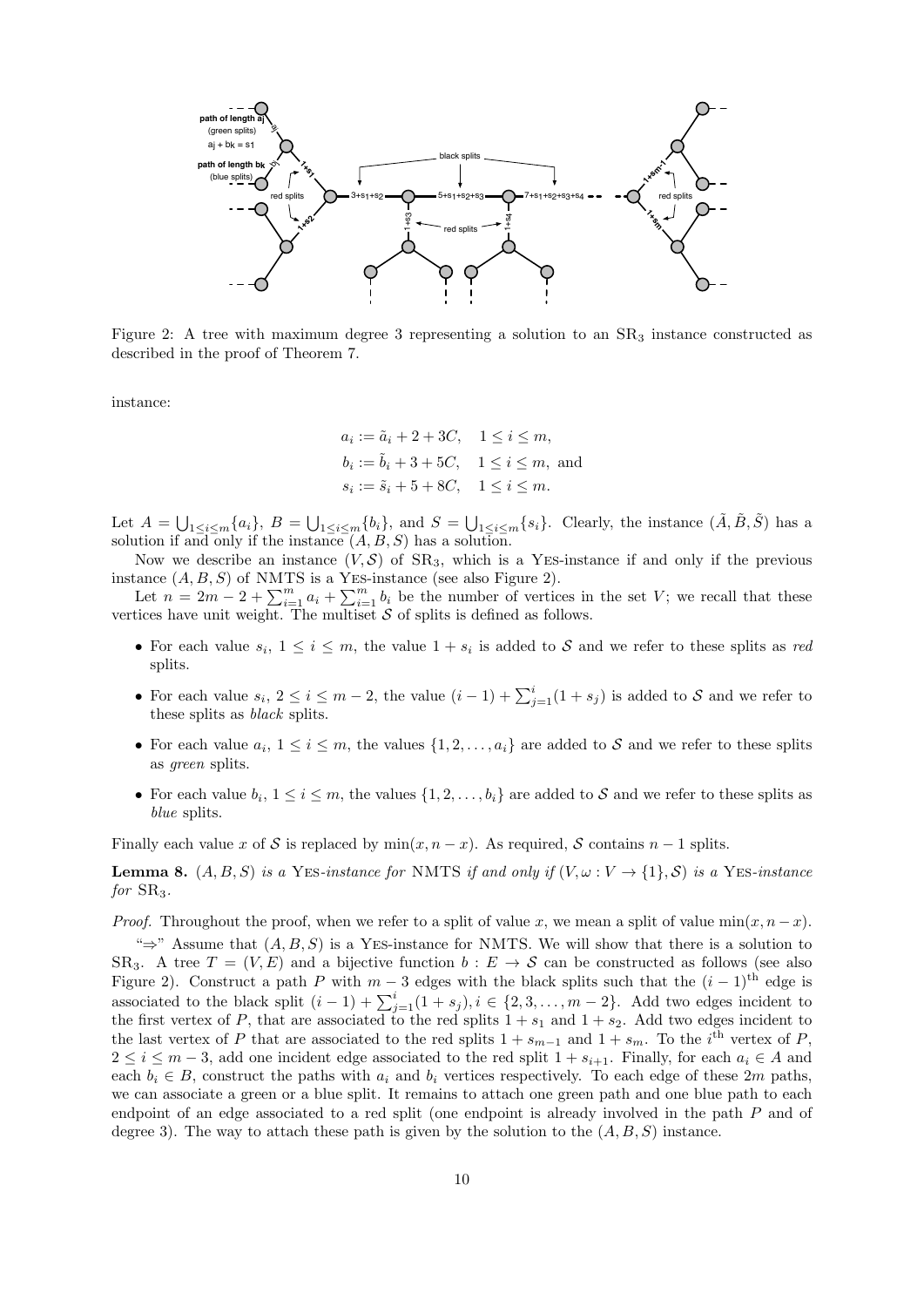$\div$  Assume that there exists a solution  $(T, b)$  to  $SR_3$ , where  $T = (V, E)$  is a tree of maximum degree 3 and b is a bijection from E to S. We show how a solution of the NMTS instance  $(A, B, S)$  can be derived from  $(T, b)$ . Let us note that for any  $i, j, k \in \{1, 2, ..., m\}$ , we have that  $a_i + s_j > s_k$ , that  $a_i + a_j < s_k$ , that  $b_i + b_j > s_k$ , and that  $a_i + a_j > b_k$ .

Claim 8. For every  $i \in \{1, 2, ..., m\}$ , there is a path on  $a_i$  edges, called the  $a_i$ -path, using the splits  $1, 2, \ldots, a_i$  (without loss of generality, they are green) and there is a path on  $b_i$  edges, called the  $b_i$ -path, using the splits  $1, 2, \ldots, b_i$  (without loss of generality, they are blue). All these a-paths and b-paths are edge-disjoint.

*Proof.* As the instance has  $2m$  splits of value 1, T has  $2m$  leaves. Each of these leaves is incident to a green or blue split of value 1. As the instance also has  $2m$  splits of each of the values  $2, 3, \ldots, 2+3C$ , the leaves of T are the starting points of 2m edge-disjoint paths  $P_1, P_2, \ldots, P_{2m}$ , each having  $2 + 3C$  edges in T. Consider an  $x \in A \cup B$  and the splits  $2 + 3C + 1$ ,  $2 + 3C + 2$ , ..., x. As  $x < 4 + 6C$ , and as there is no split smaller than  $2+3C$  other than those we have already used to form the paths  $P_i, 1 \leq i \leq 2m$ , the splits  $2+3C+1, 2+3C+2, \ldots, x$  are assigned to an extension of a path  $P_i$ , which, together with  $P_i$ , forms a path  $P'_i$  with x edges using the splits  $1, 2, ..., x$ . All these paths  $P'_i, 1 \leq i \leq 2m$ , are edge disjoint and without loss of generality, green splits are assigned to their edges if they have at most  $2+4C$ edges and blue splits otherwise.  $\Box$ 

**Claim 9.** For every  $i \in \{1, 2, ..., m\}$ , the red split of value  $1 + s_i$  is assigned to an edge  $e_i$  of T whose vertex  $u_i$  is the common extremity of an a-path and a b-path, where  $u_i$  is in the subtree of  $T - e_i$  that has  $s_i + 1$  vertices.

*Proof.* As no split has value  $s_i$ , vertex  $u_i$  is incident to another two edges besides  $e_i$ . We note that all splits, besides those of the  $a$ - and  $b$ -paths, have value at least  $6 + 8C$ . One such split plus the smallest  $a_j, 1 \leq j \leq m$ , would exceed  $s_i$ . So,  $u_i$  is the end point of two a/b-paths. These cannot be two a-paths as  $a_j + a_k < s_i$ , for any  $j, k \in \{1, 2, ..., m\}$  and they cannot be two b-paths as  $b_j + b_k > s_i$ , for any  $j, k \in \{1, 2, \ldots, m\}$ . Thus,  $u_i$  is the common extremity of an a-path and a b-path.  $\Box$ 

Finally, a solution to the instance  $(A, B, S)$  of NMTS is formed by the couples  $C_1, C_2, \ldots, C_m$ , where each  $C_i$  contains  $a_{i_a}$  and  $b_{i_b}$ , where  $i_a$  and  $i_b$  are such that the edge  $e_i$  of T, with  $b(e_i) = 1 + s_i$ , is incident to the  $a_{i_a}$ -path and the  $b_{i_b}$ -path. This proves the NP-hardness of SR<sub>3</sub>.  $\Box$ 

As the certificate is a tree on n vertices, the membership in NP is obvious and Theorem 7 is proved.  $\square$ 

### 5 Algorithm for SR with few leaves

In this section we design an algorithm for  $SR$  parameterized by the number  $k$  of splits that are equal to one, i.e.  $k = |\{s = 1 : s \in S\}|$ . As each such split is incident to a leaf in a reconstructed tree, the algorithm reconstructs trees with k leaves.

The algorithm starts with a star T with center r and k leaves. The vertex r is also the root of T and  $r$  is the only vertex which is allowed to have non-unit weight during the execution of the algorithm. We start by setting  $\omega(r) = n - k$ . The splits that are equal to 1 are assigned to the edges of the star.

At any stage of the algorithm,  $T$  is a tree with splits from  $S$  assigned to its edges, and the goal is to replace the root r of T by a tree  $T_r$  with unit-weight vertices (except for the new root, that can have a non-unit weight), using splits from S that have not been assigned yet; the leaves of  $T_r$  are made adjacent to the former neighbors of  $r$  in  $T$ . If there exists such a replacement where the splits form a subset of S, we say that T has a valid extension. Each tree T uniquely defines a partition  $(A, C, U)$  of the splits  $S$  such that

- A represents the multiset of *available* splits that have not yet been assigned to  $T$ ,
- C represents the multiset of *current* splits assigned to edges incident to  $r$ , and
- U represents the multiset of used splits assigned to edges of  $T$  that are not incident to  $r$ .

Let b denote the value of the smallest split in  $C$ . Our tree T will grow out of r as follows.

• If  $\omega(r) = 1$ , then return TRUE. Indeed, T uses all splits from S as A is empty.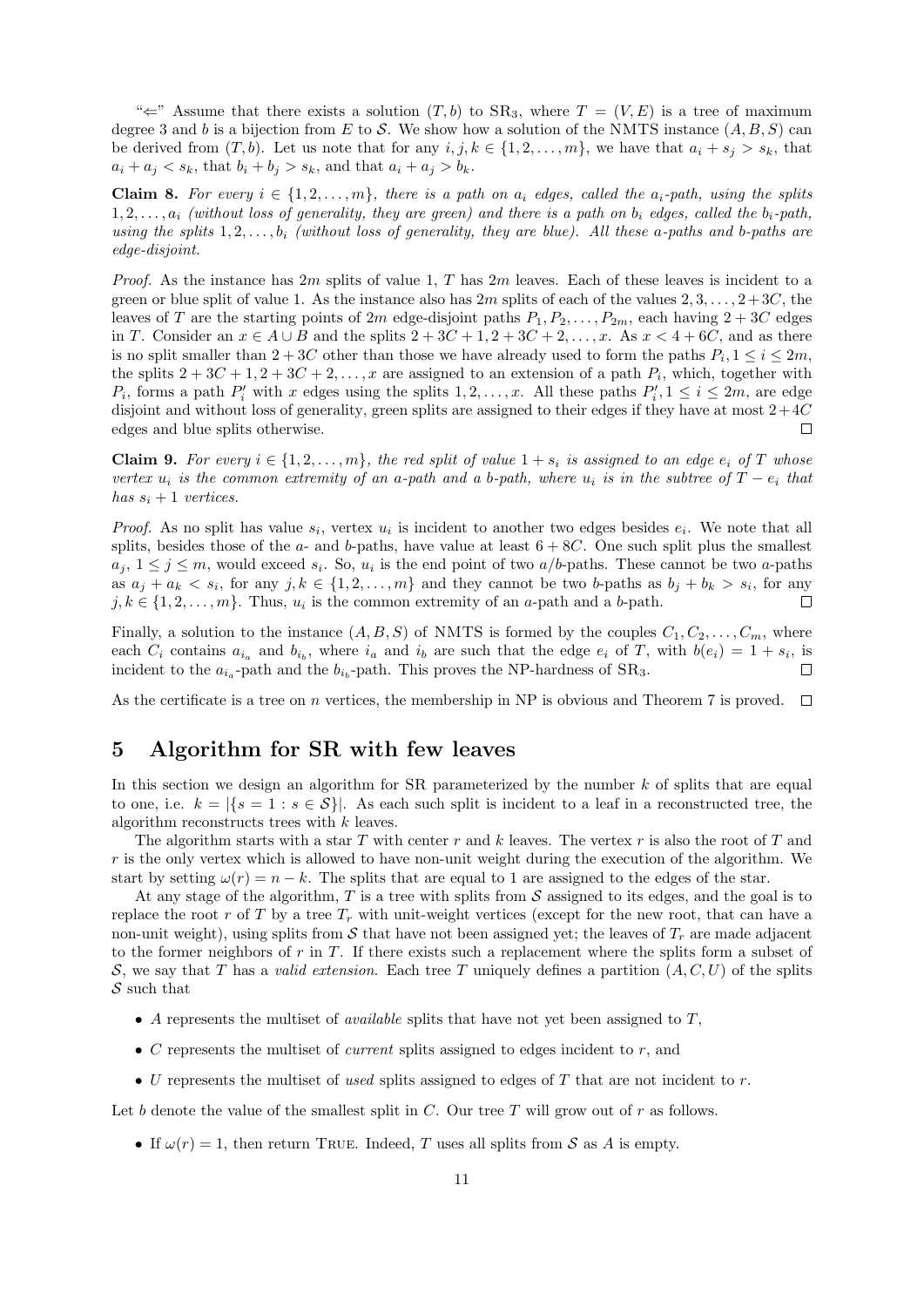- If A contains a split whose value is at most  $b$ , then  $T$  has no valid extension and the algorithm backtracks. Indeed, on a path between two leaves in a valid tree, there is no split with value at most b between two splits with value at least b.
- If  $|\{s \in A : s = b + 1\}| > |\{s \in C : s = b\}|$ , that is, A contains more splits with value  $b + 1$  than  $C$  contains splits with value  $b$ , then  $T$  has no valid extension and the algorithm backtracks. The correctness of this case holds by the pigeonhole principle and the argument used in the previous case.
- If  $|\{s \in A : s = b + 1\}| = |\{s \in C : s = b\}|$ , then all valid extensions of T are also valid extensions of the tree obtained from  $T$  by subdividing each edge with split  $b$  that is incident to  $r$ . That is, for each edge rv with a split of value b, add a new vertex  $z_v$ , remove the edge rv, and add edges  $rz_v$ and  $z_vv$ . Decrement  $\omega(r)$  by  $|\{s \in C : s = b\}|$ . The algorithm recursively solves the problem on this tree.
- Otherwise (if  $|\{s \in A : s = b + 1\}|$   $\leq |\{s \in C : s = b\}|$ ), some split from C with value b receives a parent split with value more than  $b + 1$ . Go over all choices for selecting a subset U of  $N(r)$  of size at least 2 containing a vertex v such that rv is associated with a split with value b. If A contains no split that equals  $1 + \sum_{u \in U} s(ru)$ , where  $s(e)$  denotes the split associated to the edge e of T, then discard this choice. Otherwise, create a new vertex  $z_U$ , remove the edges  $\{ru : u \in U\}$  from T, add the edges  $\{z_{U}u : u \in U \cup \{r\}\}\$ , and decrement  $\omega(r)$  by 1. The algorithm resursively solves the resulting subproblems. If one such tree has a valid extension, T has a valid extension.

**Theorem 9.** SR can be solved in time  $O(8^{k \log k} \cdot n)$ , where  $k = |\{s = 1 : s \in S\}|$  and n is the number of vertices.

Proof. The arguments for correctness have been given in the description of the algorithm. For the running time analysis, we observe that  $\omega(r)$  decreases in each recursive call, no recursive call increases  $|C|$ , and the time spent in each recursion step is linear. Let  $T(c)$  denote an upper bound on the number of atomic instances solved for an instance with  $|C| = c \leq k$ , where an instance is atomic if the algorithm makes no recursive call for solving the instance. In the only case making more than one recursive call, we have

$$
T(c) \le \sum_{i=2}^{c} {c \choose i} T(c-i+1),
$$

as the set U in the neighborhood of  $N(r)$  is replaced by one vertex  $z_U$ . As  $c \leq k$  and  $\binom{c}{i} \leq k^i$ , we have that

$$
T(c) \le (c-1) \cdot \max_{i=2...c} \{c^i \cdot T(c - (i-1))\}
$$
  
\n
$$
\le \max_{i=2...c} \{k^{i+1} \cdot T(k - (i-1))\}
$$
  
\n
$$
\le \max_{i=2...c} \{k^{(i+1)\frac{k}{i-1}}\}.
$$

This maximum is attained for  $i = 2$ , which proves the theorem.

 $\Box$ 

#### 6 Freely choosable weights

We remark that the following modification of WSR makes any set of splits realizable in some tree. Suppose the weight function  $\omega$  is not given, but freely choosable, that is, we ask whether, given a multiset S of integers, there exists a tree  $T = (V, E)$  and a weight function  $\omega : V \to \mathbb{N}$ , such that S is the multiset of splits of T. We call this problem ChWSR.

Theorem 10. CHWSR always admits a solution.

*Proof.* We show that the answer to CHWSR is always yes: Decompose S into  $\kappa$  chains  $s_1^j < s_2^j < \dots s_{m(j)}^j$ ,  $j = 1, \ldots, \kappa$ , where  $\kappa$  is the maximal multiplicity in S. Let T be obtained from the star  $K_{1,\kappa}$  by subdividing  $e_j$ , the j<sup>th</sup> edge of T,  $m(j) - 1$  times (for  $j = 1, ..., \kappa$ ), and root T at the center r of  $K_{1,\kappa}$ . Map  $s_i^j$  to the edges of the subdivided  $e_j$ ,  $1 \leq i \leq m(j)$ , keeping their order, so that the edge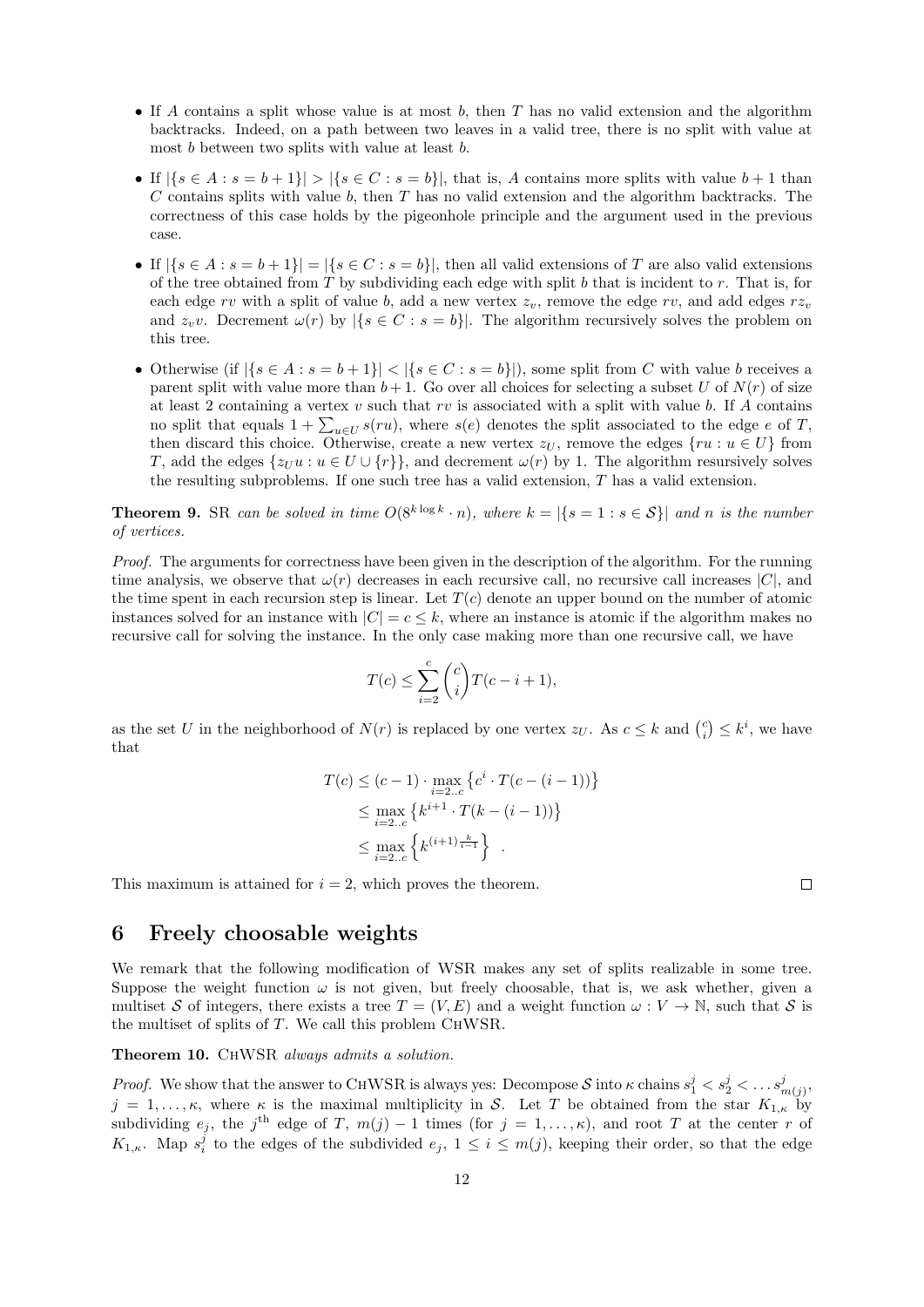corresponding to  $s_1^j$  is incident to a leaf of T. Finally, choose the weight  $\omega(r)$  for the root to be equal to the maximum value in S. For each leaf v of T, set the weight  $\omega(v)$  equal to the split assigned to the edge  $\{v, u\}$ , where u is the parent of v. Any other vertex v is given a weight equal to the difference of splits assigned to the edges incident to v. This choice of T and  $\omega$  clearly satisfies the requirements.  $\Box$ 

Remark. Due to the construction provided by the proof of Theorem 10, we note that we are not only always able to construct a tree  $T$  as required, but the structure of this tree is also rather simple. In particular, the realization of the split sequence is a path if each split in  $S$  repeats at most twice.

Observe that if we consider ChWSR with unit weights, we are back at the problem SR. It is not difficult to see that in SR, a given set of splits can be realized in the same way as explained in the proof of Theorem 10 for CHWSR, the only difference being that each time a non-unit weight  $w$  is assigned to some vertex v in CHWSR, in SR we have to add  $w-1$  leaves of unit weight to v. Thus, if S contains a sufficient number of splits 1, then  $S$  can always be realized by a tree. More precisely, setting the boundary values  $s_0^j := 0$  for all j, and letting  $\kappa$  denote the maximum multiplicity over all elements in S except 1, we have that if  $\kappa \geq 2$  and S contains at least

$$
\kappa + \sum_{j=1}^{\kappa} \sum_{i=1}^{m(j)} (s_i^j - s_{i-1}^j - 1) + 2 \cdot \max_{1 \le i \le \kappa} \{ s_{m(i)}^i \} - 1 - \sum_{j=1}^{\kappa} s_{m(j)}^j
$$

times the split 1, then S can be realized by a tree T:  $\kappa$  of them are needed to be assigned to edges incident to leaves of the star,  $\sum_{i=1}^{m(j)} (s_i^j - s_{i-1}^j - 1)$  of them are added, with pending vertices, to vertices introduced by subdividing the edge  $e_j$ , and  $2 \cdot \max_{i=1}^{\kappa} \{s_{m(i)}^i\} - 1 - \sum_{j=1}^{\kappa} s_j^j$  $m(j)$  of them are added, with pending vertices, to the root. (Note that it does not matter if there are more splits 1 than needed in our construction, since we may always add leaves to the center of  $T$ .) The previous condition is, of course, sufficient, but not necessary. Moreover, the tree T that realizes  $S$  is a subdivided star to which some leaves have been added. In particular, if each split in  $S$  repeats at most twice, then we can realize  $S$  in a caterpillar with hair-length one. We note that the conditions  $\kappa = 2$  and the lower bound on the number of splits with value 1 are also necessary for caterpillars with hair length one.

#### 7 Conclusion

In Section 3, we have shown that  $WSR<sub>2</sub>$  is in XP when parameterized by the number of distinct vertex weights. It remains open whether this problem is fixed parameter tractable (a generalization of the problem is  $W[1]$ -hard [7]). For practical purposes, it would further be important to identify other quantities that are small in practice (e.g. the diameter of the tree or topological indices), and investigate the multivariate complexity of the considered problems parameterized by combinations of these quantities.

There is a large contrast between the complexities of WSR, where we are given  $n$  vertex weights, and ChWSR, where we can freely choose the vertex weights, or, alternatively, we can choose the vertex weights from an infinite multiset containing n times each element of  $\mathbb N$ . It would be interesting to know some restrictions on the multiset of vertex weights such that the problem becomes polynomial time solvable, or fixed-parameter tractable with respect to interesting parameterizations, when we can chose the weights from this multiset. Ideally, these restrictions should be consistent with the applications in drug design and discovery.

Acknowledgment. We thank Ming-Yang Kao for communicating this problem.

#### References

- [1] Kiyoko F. Aoki-Kinoshita, Minoru Kanehisa, Ming-Yang Kao, Xiang-Yang Li, and Weizhao Wang. A 6-approximation algorithm for computing smallest common aon-supertree with application to the reconstruction of glycan trees. In Proceedings of the 17th International Symposium on Algorithms and Computation (ISAAC 2006), volume 4288 of Lecture Notes in Computer Science, pages 100–110. Springer, 2006.
- [2] Alexandru T. Balaban. Chemical Applications of Graph Theory. Academic Press, Inc., 1976.